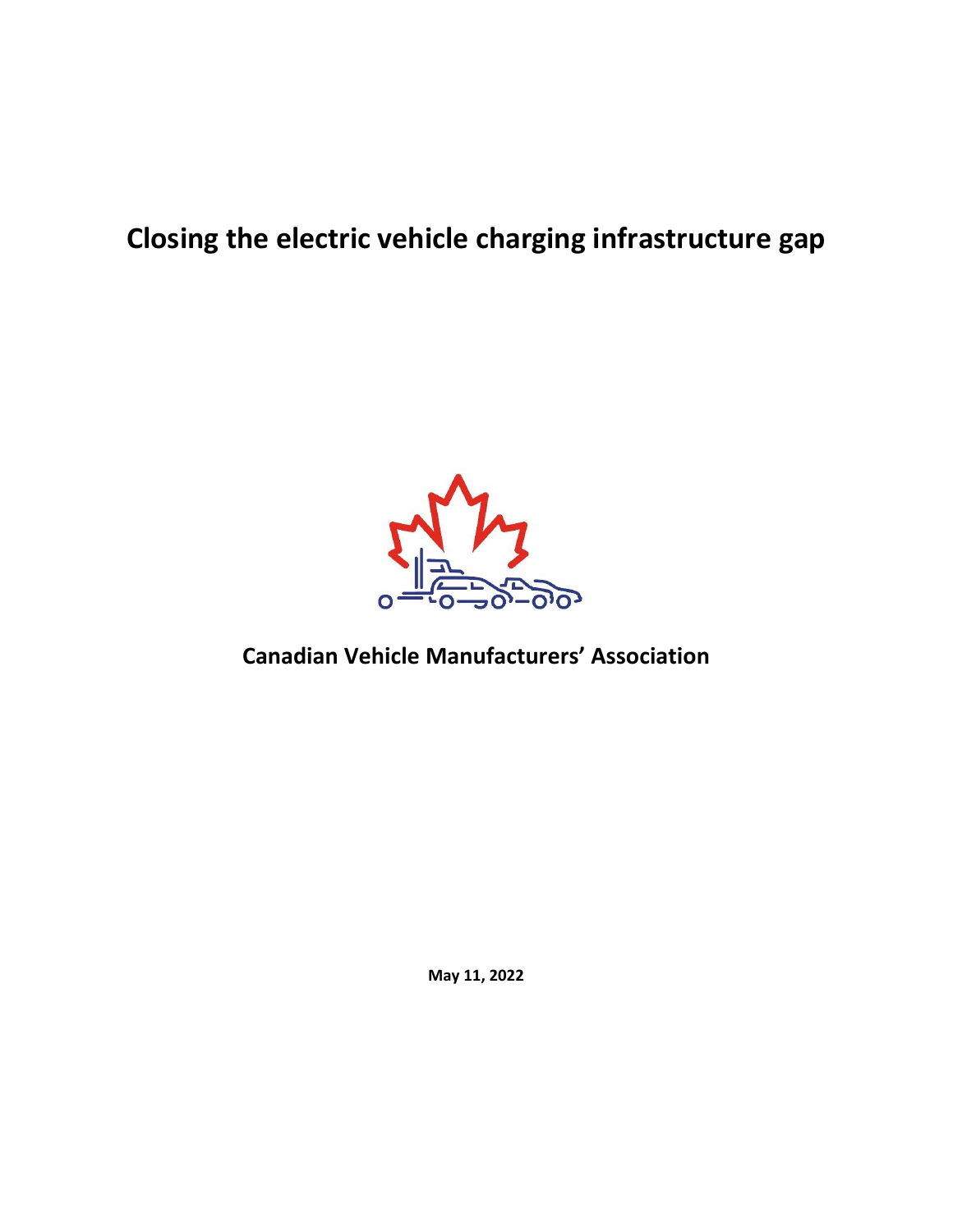For Canada to achieve the target for all new light-duty cars and passenger trucks sales to be zeroemission by 2035, more ambitious government action is required to help Canadians make the switch to electric vehicles. A critical component of this is a commitment to building comprehensive, accessible, zero-emission vehicle (ZEV) charging infrastructure.

The barriers to ZEV adoption in Canada are significant and have been identified in numerous consumer and government surveys.<sup>123</sup> The primary barriers are the higher purchase price of ZEVs, concerns with vehicle range, and a lack of a comprehensive, convenient, and accessible public charging infrastructure.

Insufficient charging infrastructure (at home, work and publicly accessible) is regularly identified as one of the top barriers to consumers making the transition to purchasing a ZEV. The Government of Canada's own poll of Canadian attitudes towards ZEVs from November 19, 2020, found that a lack of infrastructure and charging concerns are the second most significant barrier to ZEV adoption. <sup>4</sup> This is consistent with recent industry polling of consumers that found that 47% of Canadian respondents identified a lack of public charging infrastructure as a key reason not to buy a ZEV.

To prepare Canada for a ZEV future, CVMA recommends the following actions be taken:

- 1. The federal government determines the charging infrastructure required for Canada to support achievement of its ZEV sales goals.
- 2. The federal government coordinates key stakeholders to assess the barriers and develop detailed solutions and actions to establish ZEV charging in multi-unit residential buildings and for garage orphans.
- 3. The federal government coordinates with utilities to ensure that as ZEV adoption increases there is an appropriate level of clean, affordable, and reliable electricity generation and associated grid infrastructure in place to support charging infrastructure.
- 4. The federal government establishes a ZEV charging infrastructure advisory body composed of automakers, charging infrastructure companies, provinces, municipalities, and utilities to provide advice on charging needs, technology developments and the linkage to Canada's ZEV sales targets.

 $1$  New survey underscores need for more ambitious government efforts to convince Canadians to purchase electric vehicles, May 5, 2021, [http://www.cvma.ca/press-release/new-survey-underscores-need-ambitious-government](http://www.cvma.ca/press-release/new-survey-underscores-need-ambitious-government-efforts-convince-canadians-purchase-electric-vehicles/)[efforts-convince-canadians-purchase-electric-vehicles/](http://www.cvma.ca/press-release/new-survey-underscores-need-ambitious-government-efforts-convince-canadians-purchase-electric-vehicles/)

 $2$  Canadians hot on electric vehicles but cold on charging ability, KPMG, February 16, 2022, [https://home.kpmg/ca/en/home/media/press-releases/2022/02/canadians-hot-on-electric-vehicles-but-cold-on](https://home.kpmg/ca/en/home/media/press-releases/2022/02/canadians-hot-on-electric-vehicles-but-cold-on-charging.html)[charging.html](https://home.kpmg/ca/en/home/media/press-releases/2022/02/canadians-hot-on-electric-vehicles-but-cold-on-charging.html)

<sup>&</sup>lt;sup>3</sup> Canadians' Awareness, Knowledge and Attitudes Related to Zero. Emission Vehicles (ZEVs), NRCan, [https://www.nrcan.gc.ca/sites/nrcan/files/057-21-NRCan\\_ZEVs\\_Final\\_Report\\_EN\\_accessible.pdf](https://www.nrcan.gc.ca/sites/nrcan/files/057-21-NRCan_ZEVs_Final_Report_EN_accessible.pdf)

<sup>&</sup>lt;sup>4</sup> Internal government poll shows strong support for electric vehicle subsidy, February 11, 2021, <https://globalnews.ca/news/7632277/internal-government-poll-support-electric-vehicle-subsidy/>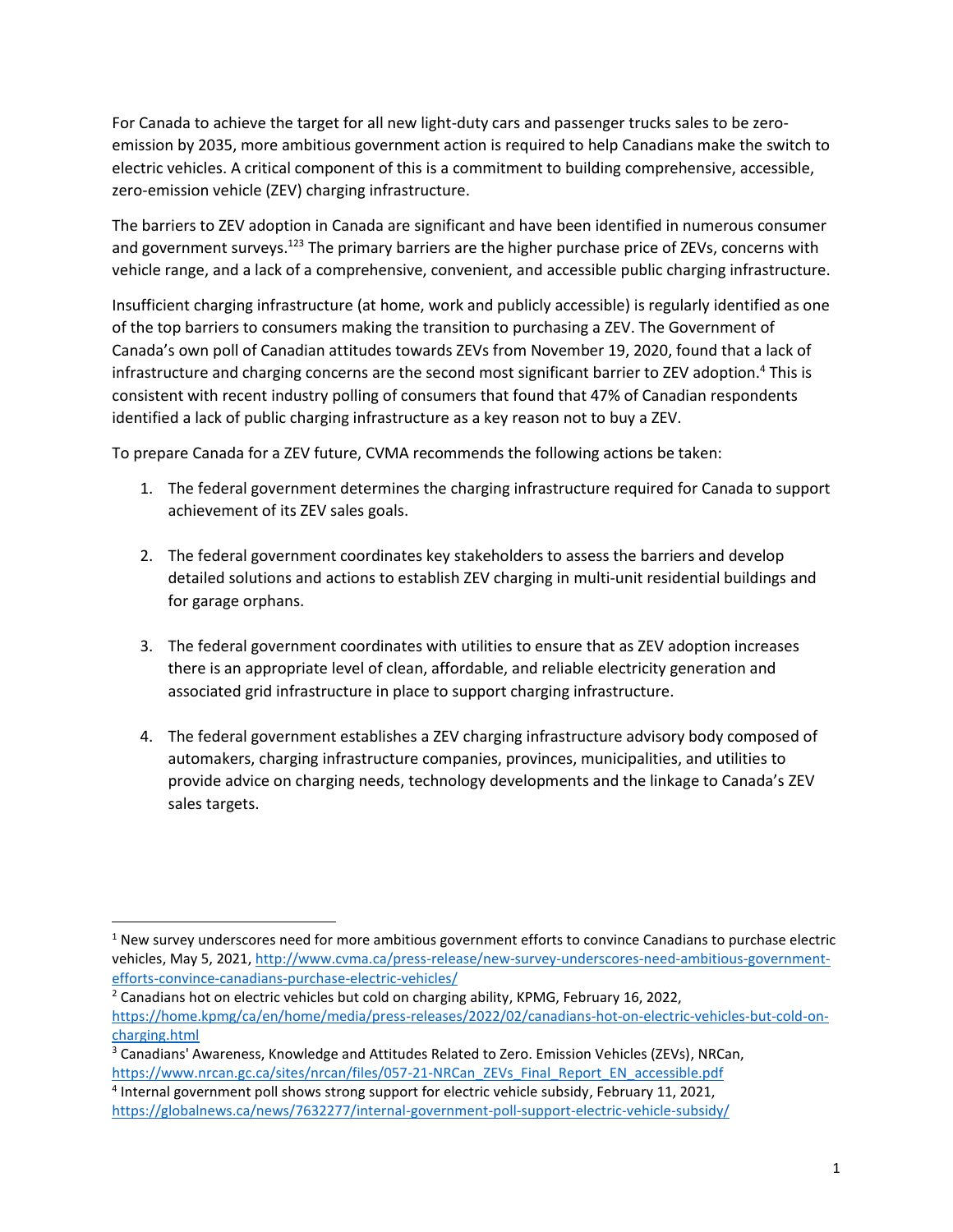#### **Publicly Available Charging Infrastructure in Canada**

Canada is currently lagging leading jurisdictions arounds the world on ZEV charging infrastructure. According to data from the IEA and European Alternative Fuels Observatory, global leaders on the total number of publicly available electric vehicles (EV) chargers include China, the United States, Netherlands, South Korea, and France.<sup>5</sup> China, with more than 800,000 publicly available chargers, accounts for over 60 per cent of such chargers in the world. As of May 6, 2022, Canada has 16,154 public chargers (defined by NRCan as EVSE ports). 6



<sup>5</sup> According to IEA and EAFO, slow chargers are defined as those providing between four and 22 kilowatts of power with fast chargers providing above 22 kilowatts.

<sup>6</sup> Electric Charging and Alternative Fuelling Stations Locator, NRCan, [https://www.nrcan.gc.ca/energy](https://www.nrcan.gc.ca/energy-efficiency/transportation-alternative-fuels/electric-charging-alternative-fuelling-stationslocator-map/20487#/analyze?fuel=ELEC&country=CA)[efficiency/transportation-alternative-fuels/electric-charging-alternative-fuelling-stationslocator](https://www.nrcan.gc.ca/energy-efficiency/transportation-alternative-fuels/electric-charging-alternative-fuelling-stationslocator-map/20487#/analyze?fuel=ELEC&country=CA)[map/20487#/analyze?fuel=ELEC&country=CA](https://www.nrcan.gc.ca/energy-efficiency/transportation-alternative-fuels/electric-charging-alternative-fuelling-stationslocator-map/20487#/analyze?fuel=ELEC&country=CA)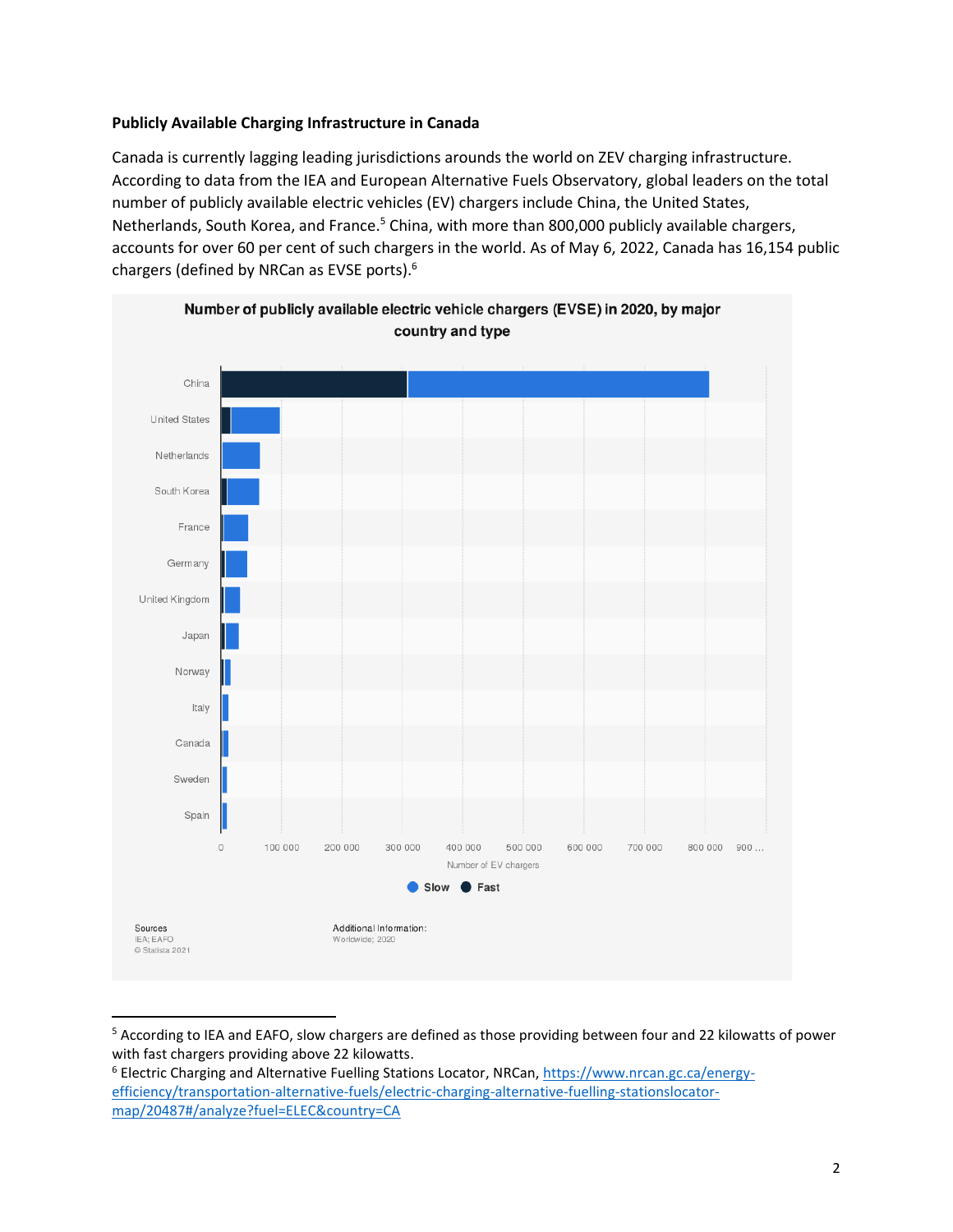Given the integrated nature of the North American auto industry, it is essential for Canada to remain aligned with the United States in the development of ZEV charging infrastructure. The United States is ranked second behind China with 82,263 slow chargers and 16,700 fast chargers installed across the nation. The Biden Administration has committed to installing 500,000 new chargers with an investment of USD \$7.5 billion.<sup>7</sup> For comparison, Canada has committed \$680 million to install 50,000 new ZEV chargers and hydrogen stations.<sup>8</sup> An aligned approach will support the transformation to ZEVs and is essential to ensuring Canada continues to enjoy all the tremendous benefits and opportunities of our integrated industry.

The European Union's Alternative Fuel Infrastructure Directive (AFID) has recommended that EU countries aim for 1 public charger per 10 EVs on the road, a ratio of 0.1.<sup>9</sup> Using this metric, Canada has 0.06 public chargers per EV, well behind the EU average of 0.09 and the global average of 0.12.



#### **Ratio of public chargers per EV stock by country, 2020<sup>10</sup>**

<sup>&</sup>lt;sup>7</sup> FACT SHEET: The Biden-Harris Electric Vehicle Charging Action Plan[, https://www.whitehouse.gov/briefing](https://www.whitehouse.gov/briefing-room/statements-releases/2021/12/13/fact-sheet-the-biden-harris-electric-vehicle-charging-action-plan/)[room/statements-releases/2021/12/13/fact-sheet-the-biden-harris-electric-vehicle-charging-action-plan/](https://www.whitehouse.gov/briefing-room/statements-releases/2021/12/13/fact-sheet-the-biden-harris-electric-vehicle-charging-action-plan/)

<sup>&</sup>lt;sup>8</sup> Zero Emission Vehicle Infrastructure Program, NRCan[, https://www.nrcan.gc.ca/energy-efficiency/transportation](https://www.nrcan.gc.ca/energy-efficiency/transportation-alternative-fuels/zero-emission-vehicle-infrastructure-program/21876)[alternative-fuels/zero-emission-vehicle-infrastructure-program/21876](https://www.nrcan.gc.ca/energy-efficiency/transportation-alternative-fuels/zero-emission-vehicle-infrastructure-program/21876)

<sup>9</sup> DIRECTIVE 2014/94/EU OF THE EUROPEAN PARLIAMENT AND OF THE COUNCIL[, https://eur-lex.europa.eu/legal](https://eur-lex.europa.eu/legal-content/EN/TXT/?uri=celex%3A32014L0094)[content/EN/TXT/?uri=celex%3A32014L0094](https://eur-lex.europa.eu/legal-content/EN/TXT/?uri=celex%3A32014L0094)

<sup>&</sup>lt;sup>10</sup> IEA analysis based on country submissions, complemented by EAFO (2021) and EV Volumes (2021).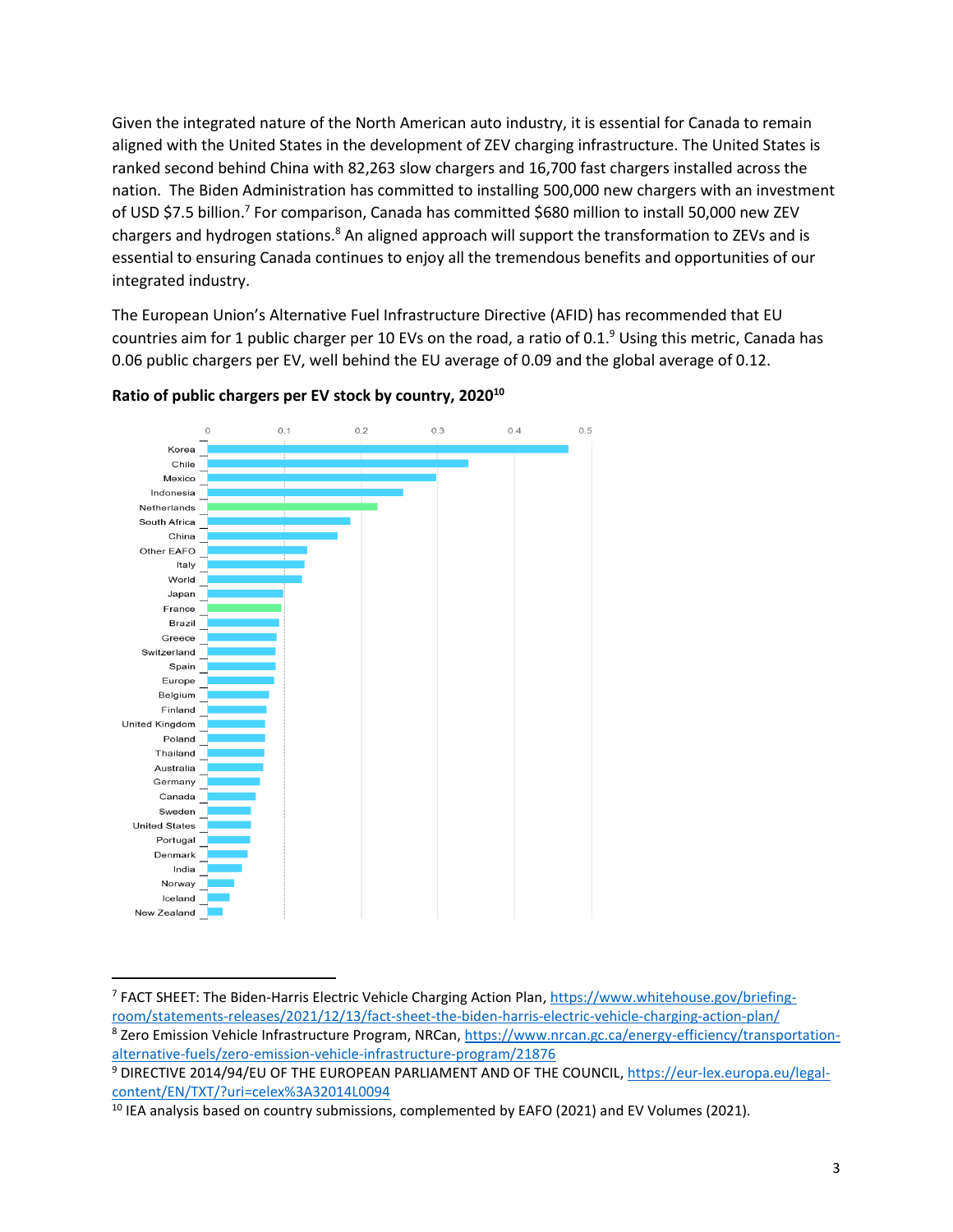As Canada works to achieve the 100% ZEV sales target by 2035, significantly more charging infrastructure will be required. Compared to other jurisdictions with similar ZEV goals, Canada has one of the least comprehensive and ambitious charging infrastructure plans.<sup>11</sup> Most leading ZEV jurisdictions undertake regular, comprehensive, and public assessments of the charging infrastructure required to achieve ZEV adoption goals (outlined below).

## **ZEV Charging Outlook, 2030**

| Projections          | Canada <sup>1</sup> | $\mathsf{UK}^2$ | Germany <sup>3</sup> | California <sup>4</sup> |
|----------------------|---------------------|-----------------|----------------------|-------------------------|
| ZEV fleet            | 4,600,000           | 10,000,000      | 10,000,000           | 5,000,000               |
| Public chargers      | 66.154              | 300,000         | 1,000,000            | 714,000                 |
| ZEV to charger ratio | 69.5                | 33.3            | 10.0                 | 7.0                     |

1- Canada: 50,000 charger commitment plus 16,154 currently installed

2- UK: Taking charge: the electric vehicle infrastructure strategy

3- Germany: National Centre for Charging Infrastructure

4- California: California Energy Commission Electric Vehicle Charging Infrastructure Assessment

For Canada to keep pace with California, an additional 650,000 public chargers (defined by California as public and shared private chargers) need to be built in the next 8 years. According to the Canada Energy Regulator, if Canada were to achieve 100% ZEV sales by 2040 (below the current 100% ZEV sales target for 2035), the on-road ZEV stock would reach 39 million vehicles by 2050. <sup>12</sup> **To achieve the recommended ratio of 1 public charger per 10 EVs on the road, Canada would need 3.9 million public chargers by 2050.** 



<sup>11</sup> EV Charging Assessment Report, NRCan[, https://www.nrcan.gc.ca/energy-efficiency/transportation-alternative](https://www.nrcan.gc.ca/energy-efficiency/transportation-alternative-fuels/resource-library/3489)[fuels/resource-library/3489](https://www.nrcan.gc.ca/energy-efficiency/transportation-alternative-fuels/resource-library/3489)

<sup>&</sup>lt;sup>12</sup> Canada's Energy Future 2020, Canada Energy Regulator, [https://www.cer-rec.gc.ca/en/data-analysis/canada](https://www.cer-rec.gc.ca/en/data-analysis/canada-energy-future/2020/net-zero/index.html)[energy-future/2020/net-zero/index.html](https://www.cer-rec.gc.ca/en/data-analysis/canada-energy-future/2020/net-zero/index.html)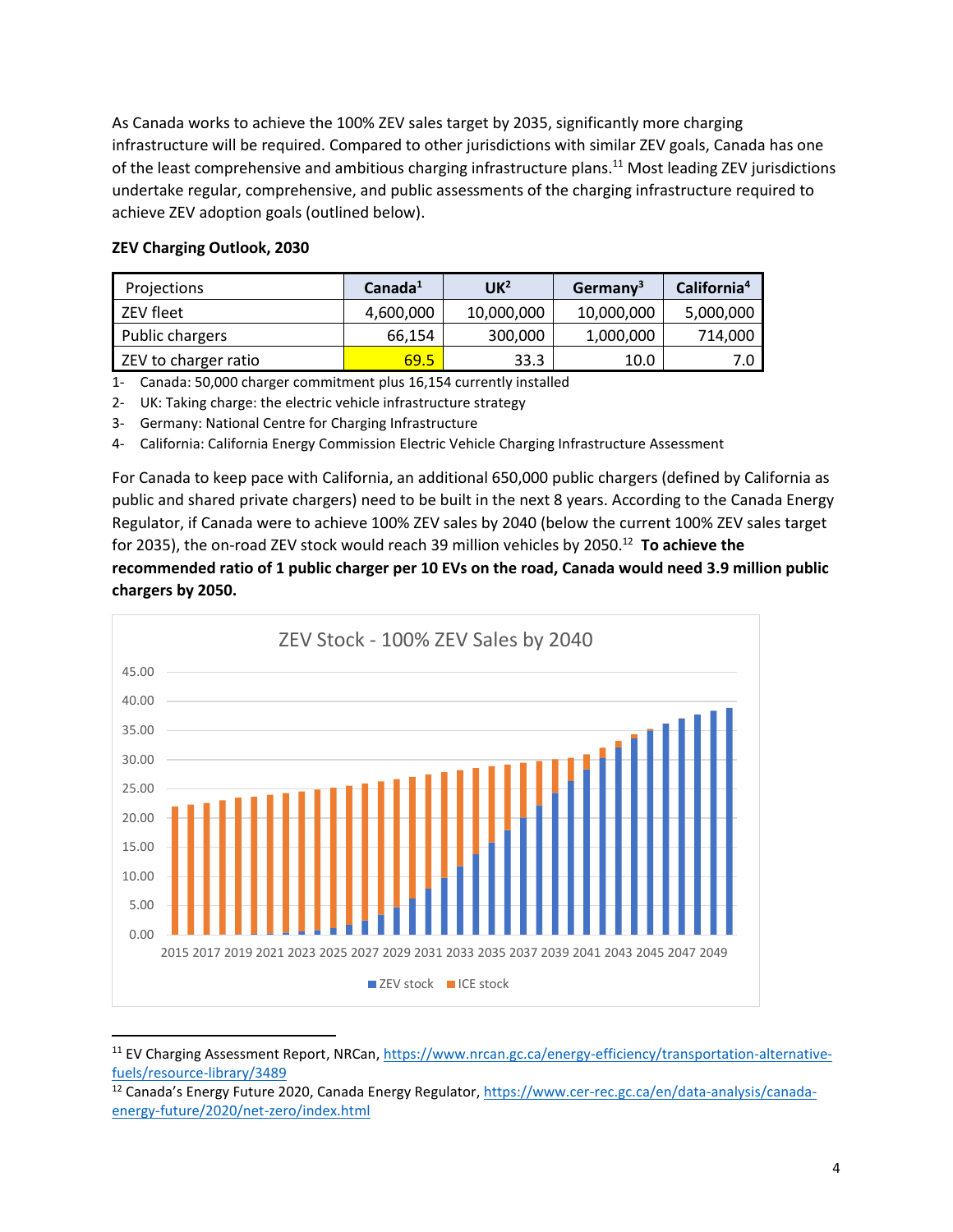Cold weather ZEV operation is regularly cited by Canadians, particularly in rural areas, as a concern with ZEVs.<sup>13</sup> The colder climate in Canada will require ZEVs to be charged up to twice as much as in warmer climates. This will put additional demand on the Canadian public charging network in the winter months not witnessed in other warmer jurisdictions and will likely require an even higher ratio of chargers to EVs on the road.

The size of Canada's rural population and road network (1.1 million kilometres of public, two-lane equivalent roads) presents another challenge.<sup>14</sup> Rural Canadians represent nearly 20 per cent of Canada's population with longer daily commutes and different driving demands than urban Canadians. Enabling rural Canadians to make the switch to ZEVs requires extensive charging infrastructure be spread across a vast network, linking every small town.

Failing to build the needed charging infrastructure in advance of future ZEV sales to provide Canadian consumers the confidence to make the transition to ZEVs will significantly increase the risk of the government not achieving its sales targets. For example, a recent study of California ZEV drivers found that 20% of plug-in hybrid electric vehicle owners and 18% of battery electric vehicle owners switched back to an ICE vehicle citing convenience of charging and not having level 2 charging at home.<sup>15</sup>

**Recommendation:** The federal government determines the charging infrastructure required for Canada to support achievement of its ZEV sales goals. Such an assessment would allow governments at all levels to develop the long-term plans required to build a national charging network as well as the generation, transmission, and transformer infrastructure requirements to enable that charging infrastructure. Such an assessment should be regularly updated with public reports on the progress being made.

The assessment should incorporate the technology developments underway in the automotive industry and implications for charging infrastructure. For example, to meet consumer recharging expectations, an expanded public network will need to include significantly more DC fast chargers (with 100 kW and up to 350 kW capabilities) as well as Level 2 chargers. Without this, consumers will not be able to depend on reasonable charging times for the broad range of ZEVs coming to the market. This is particularly important for larger ZEVs that require larger battery packs to provide reasonable vehicle range.

The assessment should also break down what charger type should be installed based on location type (e.g., workplace, home, retail, public, highway network, municipal). This is key as costs associated with installing 100 kW versus 350 kW vary greatly. Over the long-term, consideration should also be given to other infrastructure needs should new technologies (i.e., fuel cells, hydrogen) become viable for widespread consumer adoption.

<sup>&</sup>lt;sup>13</sup> Survey finds that electric vehicle charging infrastructure and consumer incentives are critical to boosting rural and suburban adoption, June 15, 2021[, http://www.cvma.ca/statement/survey-finds-electric-vehicle-charging](http://www.cvma.ca/statement/survey-finds-electric-vehicle-charging-infrastructure-consumer-incentives-critical-boosting-rural-suburban-adoption/)[infrastructure-consumer-incentives-critical-boosting-rural-suburban-adoption/](http://www.cvma.ca/statement/survey-finds-electric-vehicle-charging-infrastructure-consumer-incentives-critical-boosting-rural-suburban-adoption/)

<sup>&</sup>lt;sup>14</sup> The Canadian Transportation System, Statistics Canada[, https://www144.statcan.gc.ca/tdih-cdit/cts-rtc-eng.htm](https://www144.statcan.gc.ca/tdih-cdit/cts-rtc-eng.htm) <sup>15</sup> Understanding discontinuance among California's electric vehicle owners, Nature Energy, <https://www.nature.com/articles/s41560-021-00814-9>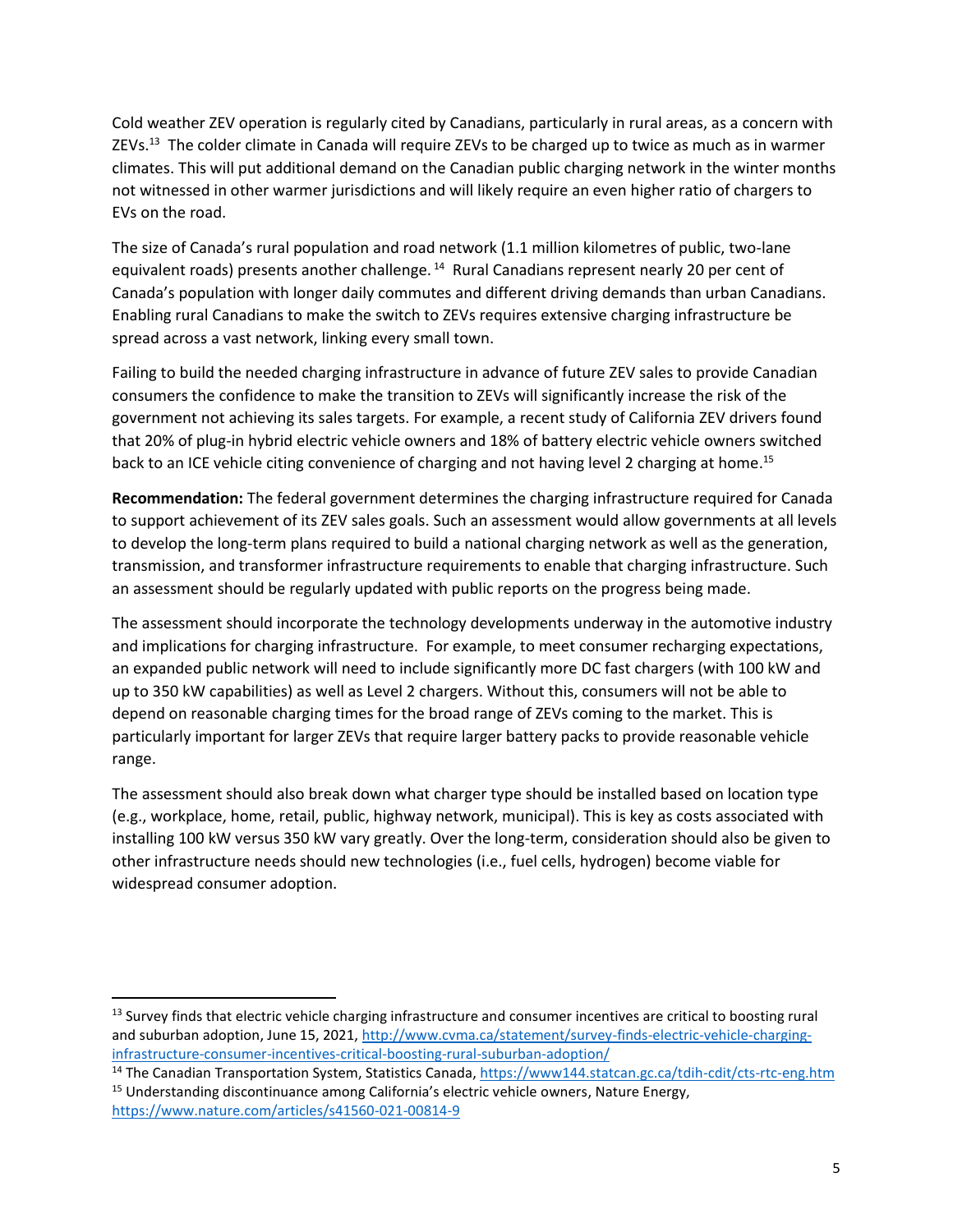#### **Private Charging Infrastructure**

One of the key barriers for consumers in the transition to ZEVs is limited residential charging infrastructure. Deloitte's 2022 Global Automotive Survey found that 43 per cent Canadian respondents who cannot charge their vehicles at home cited and inability to install a home charger with 33 per cent indicating that the cost of installing a home charger is prohibitive.<sup>16</sup>

According to the 2016 census, the most common dwelling type in Canada was the single-detached house, representing 53.6%, or 7.5 million, of the 14.1 million occupied private dwellings in Canada.<sup>17</sup> For these Canadians the installation of a home charger can be relatively straightforward if they have accessible parking adjacent to their home. To offset the cost of charger purchases and installation, incentives are a powerful tool.

As for the remaining proportion of dwellings, 18.0% were apartment buildings that have fewer than five storeys, 9.9% were apartment buildings that have five or more storeys, 5.6% were apartments in a duplex and 12.9% were other types of dwellings. Building owners of existing multi-unit residential buildings (MURBs) are unlikely to see ZEV charging station investment as a priority without significant government financial incentives. For condominiums, additional challenges exist regarding condominium and strata rules and legislation.

It is estimated that at least one-third of Canadians reside in multi-unit residential buildings or MURBS (e.g., condominium and apartment buildings) or dwellings without access to a driveway or garage.<sup>18</sup> These dwellings pose the most significant challenges to consumer ZEV adoption as so-called "garage orphans" depend solely on publicly accessible charging infrastructure and/or workplace charging.

Lastly, for new MURB construction, regulators can set requirements for new buildings to be ZEV ready as it is considerably more expensive to retrofit. Incentives can also be put in place to promote the installation of ZEV chargers in multi-dwellings and commercial buildings. Without coordination on a national basis, new MURBs across Canada will have inconsistent charging infrastructure available to residents.

The barriers and solutions to improving charging infrastructure in existing and new MURBs and for garage orphans have been well documented by Pollution Probe and The Delphi Group in their report "Zero-Emission Vehicle Charging in MURBs and for Garage-Orphans". 19

**Recommendation:** The federal government coordinates key stakeholders to assess the barriers and develop detailed solutions and actions to establish ZEV charging in MURBs and for garage orphans as outlined by Pollution Probe and The Delphi Group. Stakeholders include governments, utilities and electricity providers, industry, EVSE providers, real estate developers, property management and

<sup>&</sup>lt;sup>16</sup> 2022 Global Automotive Consumer Study, Deloitte, [https://www2.deloitte.com/us/en/pages/consumer](https://www2.deloitte.com/us/en/pages/consumer-business/articles/global-automotive-consumer-study.html?id=us:2sm:3li:gacs2022:awa:auto:010522)[business/articles/global-automotive-consumer-study.html?id=us:2sm:3li:gacs2022:awa:auto:010522](https://www2.deloitte.com/us/en/pages/consumer-business/articles/global-automotive-consumer-study.html?id=us:2sm:3li:gacs2022:awa:auto:010522)

<sup>&</sup>lt;sup>17</sup> Dwelling in Canada, Statistics Canada, [https://www12.statcan.gc.ca/census-recensement/2016/as-sa/98-200](https://www12.statcan.gc.ca/census-recensement/2016/as-sa/98-200-x/2016005/98-200-x2016005-eng.cfm) [x/2016005/98-200-x2016005-eng.cfm](https://www12.statcan.gc.ca/census-recensement/2016/as-sa/98-200-x/2016005/98-200-x2016005-eng.cfm)

<sup>&</sup>lt;sup>18</sup> Zero-Emission Vehicle Charging in MURB and for Garage-Orphans, NRCan [https://www.nrcan.gc.ca/energy](https://www.nrcan.gc.ca/energy-efficiency/transportation-alternative-fuels/resource-library/zero-emission-vehicle-charging-murb-and-garage-orphans/21825)[efficiency/transportation-alternative-fuels/resource-library/zero-emission-vehicle-charging-murb-and-garage](https://www.nrcan.gc.ca/energy-efficiency/transportation-alternative-fuels/resource-library/zero-emission-vehicle-charging-murb-and-garage-orphans/21825)[orphans/21825](https://www.nrcan.gc.ca/energy-efficiency/transportation-alternative-fuels/resource-library/zero-emission-vehicle-charging-murb-and-garage-orphans/21825)

 $19$  Ibid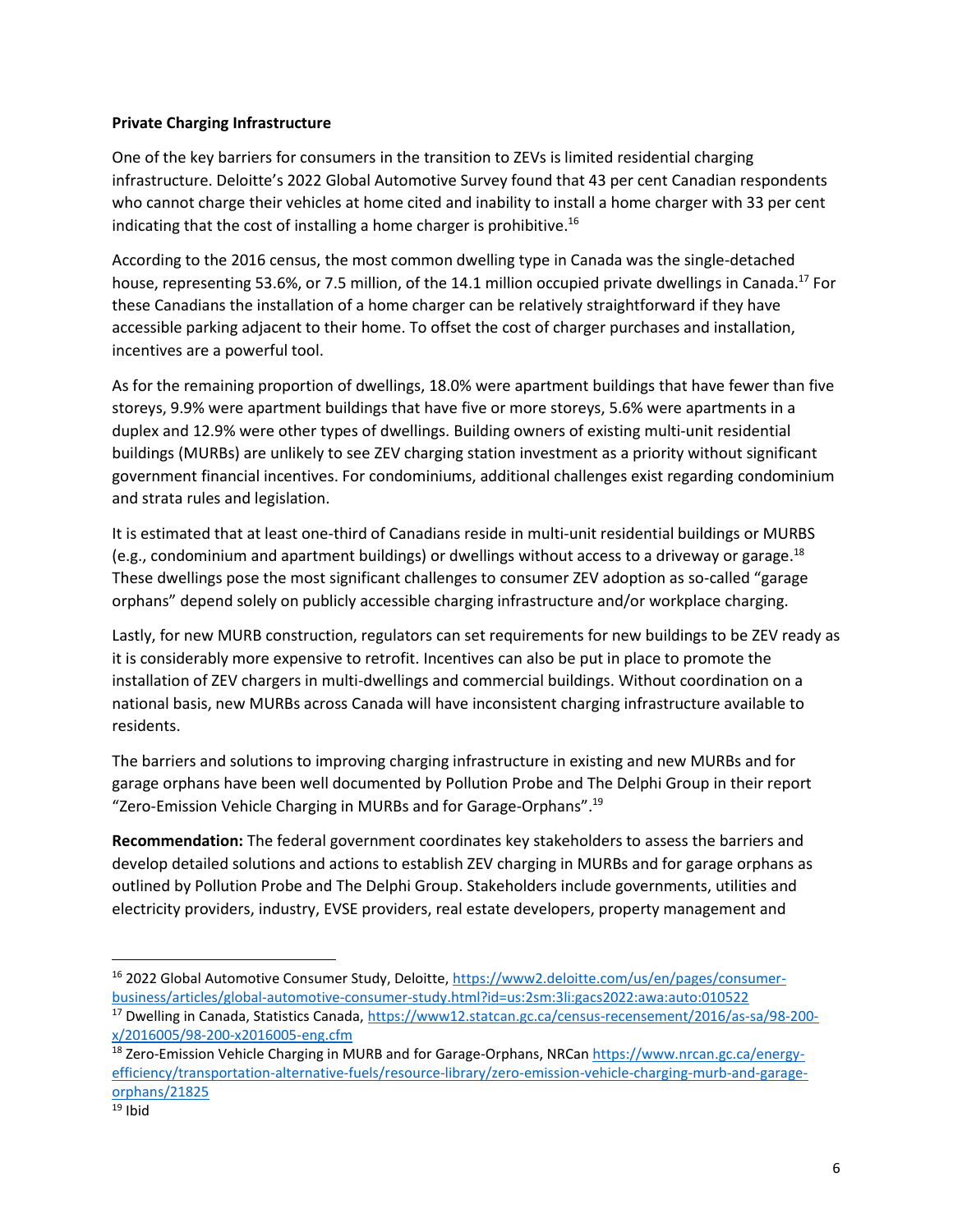apartment building owners, condo and strata boards, academia, civil society and advocacy organizations, EV owners and associations, and automakers.

# **Energy Generation and Transmission**

Clean electricity is critical to Canada's net zero transition. According to the Canadian Climate Institute, Canada's electricity generation capacity will need to be 2.2 to 3.4 times bigger by 2050 than today<sup>20</sup>

A significant amount of new power generation will be required in Canada to achieve a fully electrified vehicle fleet. To ensure Canada achieves its GHG emissions reduction targets emphasis must be on clean, renewable, net-zero energy generation.

According to an estimate based on the US fleet, electrifying 90 per cent of the US vehicle fleet would increase annual electricity demand by 1,730 terawatt hours, or about 41 per cent of current levels. This would require massive investments in infrastructure and new power plants.<sup>21</sup>

There are various estimates of Canada's future electricity needs in response to a growing ZEV fleet from the Canada Energy Regulator, private sector analysts and provincial utilities.

- **Canada Energy Regulator**: Total electricity demand is forecast to increase by 44% from 2021 to 2050, or by about 245 terawatt hours (TWh). Half of this increase is driven by increased electrification in the industrial, residential, and commercial sectors. The other half comes from electric vehicles in transportation and the production of hydrogen. If ZEVs dominate Canada's vehicle mix by 2050, ZEVs will increase electricity demand by 70 TWh.<sup>22</sup>
- **ICF Grid Readiness Report:** Natural Resources Canada retained the consulting firm ICF International Inc. to carry out a study to help Canadian utilities to compare and discuss practices to understand the expected electrical energy demands from future electric vehicle fleets in Canada and the impact on electricity grids.<sup>23</sup> The study forecasts energy demand on the assumption that the light-duty fleet is nearly 100% ZEV by 2050 based on the previous federal target of achieving 100% ZEV sales by 2040. ICF's forecast suggests a 156.5 TWh EV load per year by 2050, representing 22.6% of current domestic annual electricity consumption. The study concludes that "requirements for EV readiness, including but not limited to grid readiness, are multifaceted and will require considerable investments in supporting infrastructure, policy, and education."
- **EY Canadian electric vehicle transition:** In a moderate adoption scenario where EVs represent 15% of the on-road fleet by 2030 (6.5 million vehicles), electricity demand would increase by 32

<sup>&</sup>lt;sup>20</sup> The Big Switch, Canadian Climate Institute,<https://climateinstitute.ca/reports/big-switch/>

<sup>&</sup>lt;sup>21</sup> Electrification of light-duty vehicle fleet alone will not meet mitigation targets, September 28, 2020, <https://www.nature.com/articles/s41558-020-00921-7>

<sup>&</sup>lt;sup>22</sup> Canada's Energy Future 2021, Canada Energy Regulator, [https://www.cer-rec.gc.ca/en/data-analysis/canada](https://www.cer-rec.gc.ca/en/data-analysis/canada-energy-future/2021/key-findings.html)[energy-future/2021/key-findings.html](https://www.cer-rec.gc.ca/en/data-analysis/canada-energy-future/2021/key-findings.html)

<sup>&</sup>lt;sup>23</sup> ICF Grid Readiness Report[, https://www.nrcan.gc.ca/sites/www.nrcan.gc.ca/files/ExecutiveSummary\\_EV.pdf](https://www.nrcan.gc.ca/sites/www.nrcan.gc.ca/files/ExecutiveSummary_EV.pdf)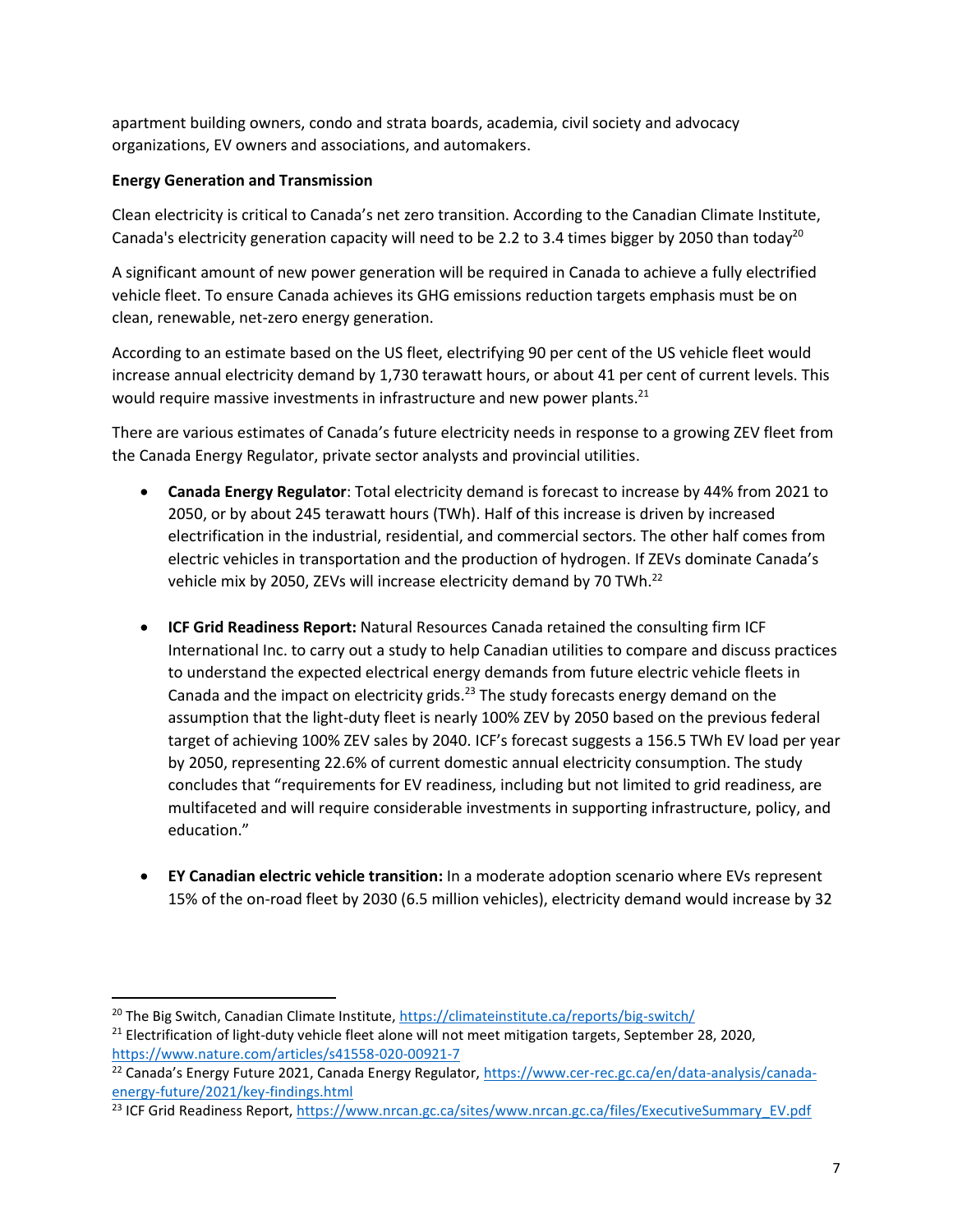TWh, or 5.5%.<sup>24</sup> To supply this increase, EY concludes that power and utility companies would need to manage demand and invest in aging grid infrastructure to respond to changing load profiles.

- **Hydro Québec**: Electric vehicle adoption will increase provincial electricity demand by 3.3 TWh between 2019 and 2029, part of an expected total increase in electricity demand of 15.9 TWh (9% increase over 2019). 25
- **Ontario Independent Electricity System Operator (IESO)**: The IESO's EV adoption forecast assumes EV sales to be relatively flat in the near-to-medium-terms, and to grow significantly in the years immediately preceding the 2035 milestone date. The 2021 planning outlook EV forecast is in line with federal government's ZEV sales targets, which projects 6.6 million EVs in Ontario by 2042, creating an annual charging demand of 24.4 TWh and a peak demand of 1,200  $MW.<sup>26</sup>$
- BC Hydro: BC Hydro is predicting there will be around 350,000 EVs on B.C. roads by 2030.<sup>27</sup> This is estimated to add an additional 1,050-gigawatt (1.05 TWh) hours of electricity load per year.

**Recommendation:** Given varied projections, a coordinated effort with utilities is required to ensure that as ZEV adoption increases, there is an appropriate level of clean, affordable, and reliable electricity generation and associated grid infrastructure in place to support charging infrastructure. Special attention will need to be given to the different time of use electricity demand profile associated with ZEVs versus other general electricity demands.

## **Advisory Body on Charging Infrastructure Requirements**

Canada will fail to achieve its sales targets if it does not urgently address the well-documented ZEV charging gap. To ensure Canada has the charging infrastructure required, better coordination and consultation with key stakeholders is required. Establishing an advisory body on charging infrastructure would help to address the charging gap and make linkages between charging needs, electricity capacity and generation, grid requirements and technology developments.

Other jurisdictions with ZEV sales targets have taken this approach. For example, the German government has established an advisory board of the National Centre for Charging Infrastructure to provide input on the government's target to build one million public charging points by 2030.<sup>28</sup> The Centre's core tasks are to calculate charging needs, plan and coordinate the development of a

<sup>&</sup>lt;sup>24</sup> Canadian electric vehicle transition, EY Strategy, [https://assets.ey.com/content/dam/ey-sites/ey](https://assets.ey.com/content/dam/ey-sites/ey-com/en_ca/topics/oil-and-gas/canadian-electric-vehicle-transition-the-difference-between-revolution-or-evolution.pdf)[com/en\\_ca/topics/oil-and-gas/canadian-electric-vehicle-transition-the-difference-between-revolution-or](https://assets.ey.com/content/dam/ey-sites/ey-com/en_ca/topics/oil-and-gas/canadian-electric-vehicle-transition-the-difference-between-revolution-or-evolution.pdf)[evolution.pdf](https://assets.ey.com/content/dam/ey-sites/ey-com/en_ca/topics/oil-and-gas/canadian-electric-vehicle-transition-the-difference-between-revolution-or-evolution.pdf)

<sup>&</sup>lt;sup>25</sup> Hydro Quebec electricity demand forecast 2020, [http://news.hydroquebec.com/en/press](http://news.hydroquebec.com/en/press-releases/1656/growing-electricity-demand-forecasted-in-quebec-despite-the-public-health-crisis/)[releases/1656/growing-electricity-demand-forecasted-in-quebec-despite-the-public-health-crisis/](http://news.hydroquebec.com/en/press-releases/1656/growing-electricity-demand-forecasted-in-quebec-despite-the-public-health-crisis/)

<sup>26</sup> Annual Planning Outlook, IESO, [https://www.ieso.ca/en/Sector-Participants/Planning-and-Forecasting/Annual-](https://www.ieso.ca/en/Sector-Participants/Planning-and-Forecasting/Annual-Planning-Outlook)[Planning-Outlook](https://www.ieso.ca/en/Sector-Participants/Planning-and-Forecasting/Annual-Planning-Outlook)

<sup>&</sup>lt;sup>27</sup> BC Hydro[, https://electricvehicles.bchydro.com/about/our-role-with-EVs](https://electricvehicles.bchydro.com/about/our-role-with-EVs)

<sup>&</sup>lt;sup>28</sup> National Centre for Charging Infrastructure[, https://nationale-leitstelle.de/en/](https://nationale-leitstelle.de/en/)